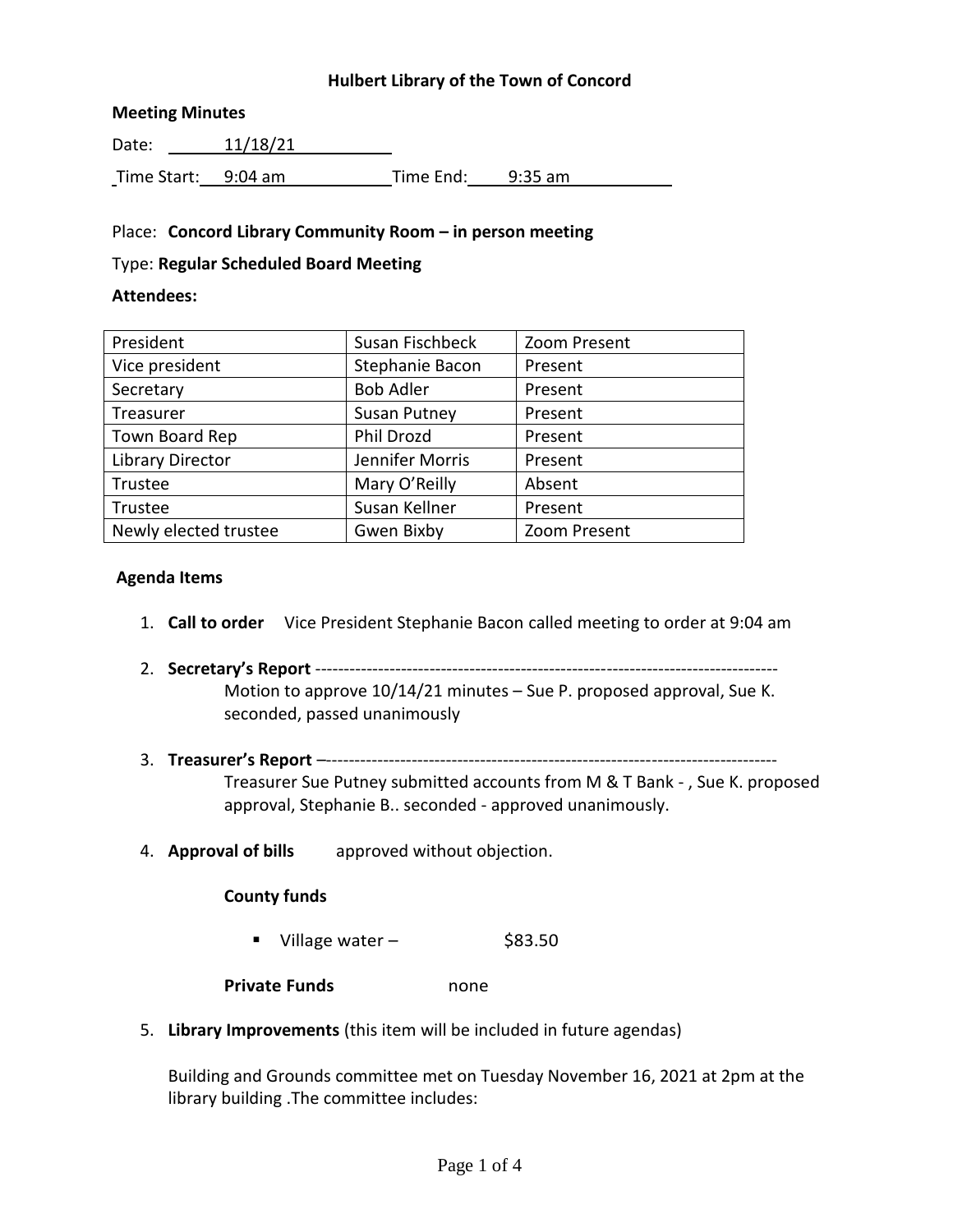- Bob Adler, Covener/chair Building and grounds committee
- Phil Drozd, Town representative/Supervisor
- **Jennifer Morris, Director**
- Lonnie Thompson newly hired library caretaker.

Items discussed:

- Memorandum of Understanding (MOU) between Town of Concord and Library board.
- Building Maintenance checklists for library building and grounds
- Future improvements/capital projects funding availability, building needs

Action items (Bob Adler and Phil Drozd):

- Draft MOU to be circulated among board and town for inclusions/revisions
- Vet MOU with board and Town Attorney
- Possible approvals/signatures for January board meeting

Future items for committee

- Create a book of building/maintenance agreements
- Log of building maintenance repairs and needs for the future involving major systems upgrades
- Brainstorm future building needs

#### 6. **Committee work**

See Library Improvements item.

- **7. Town Board Report --------------------------------------------------------------------------------** See Library improvements item
- **8. Correspondence ------------------------------------------------------------------------------------** None

# **9. Library Director's Report**

- Director's Report attached
- Director will add a Volunteer section of Director's report outlining volunteer assignment needs and volunteer work for the period

#### 10. **Old Business**

President Sue F. suggested we continue with Long range planning review

#### **11. New Business**

Trustee Sue Putney and Sue Kellner were elected unanimously for another term on the trustee board.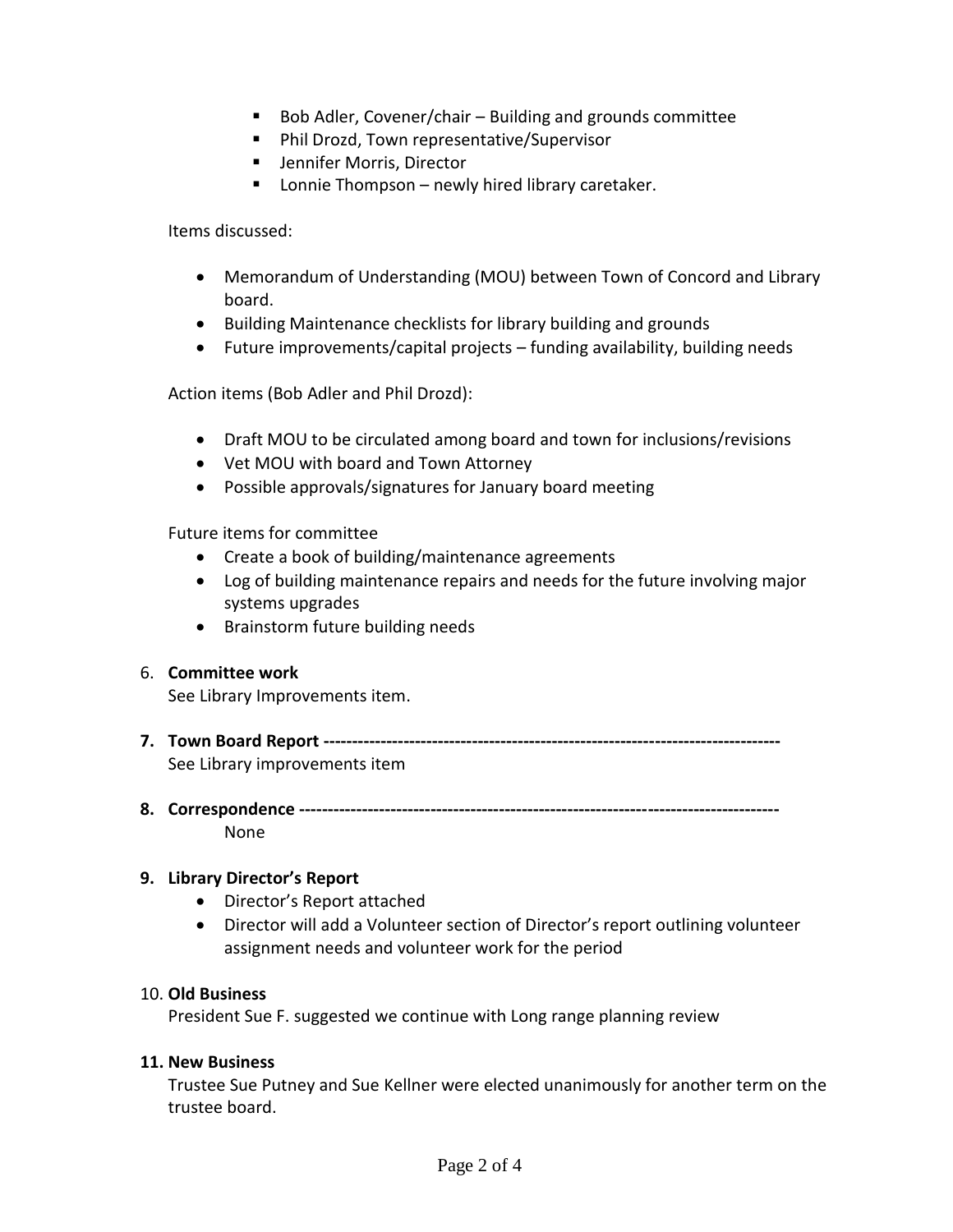- **12.** Next meeting date and time: **December 9, 2021 at 9 am**
- 13. Adjournment Meeting was adjourned at 9:38 am